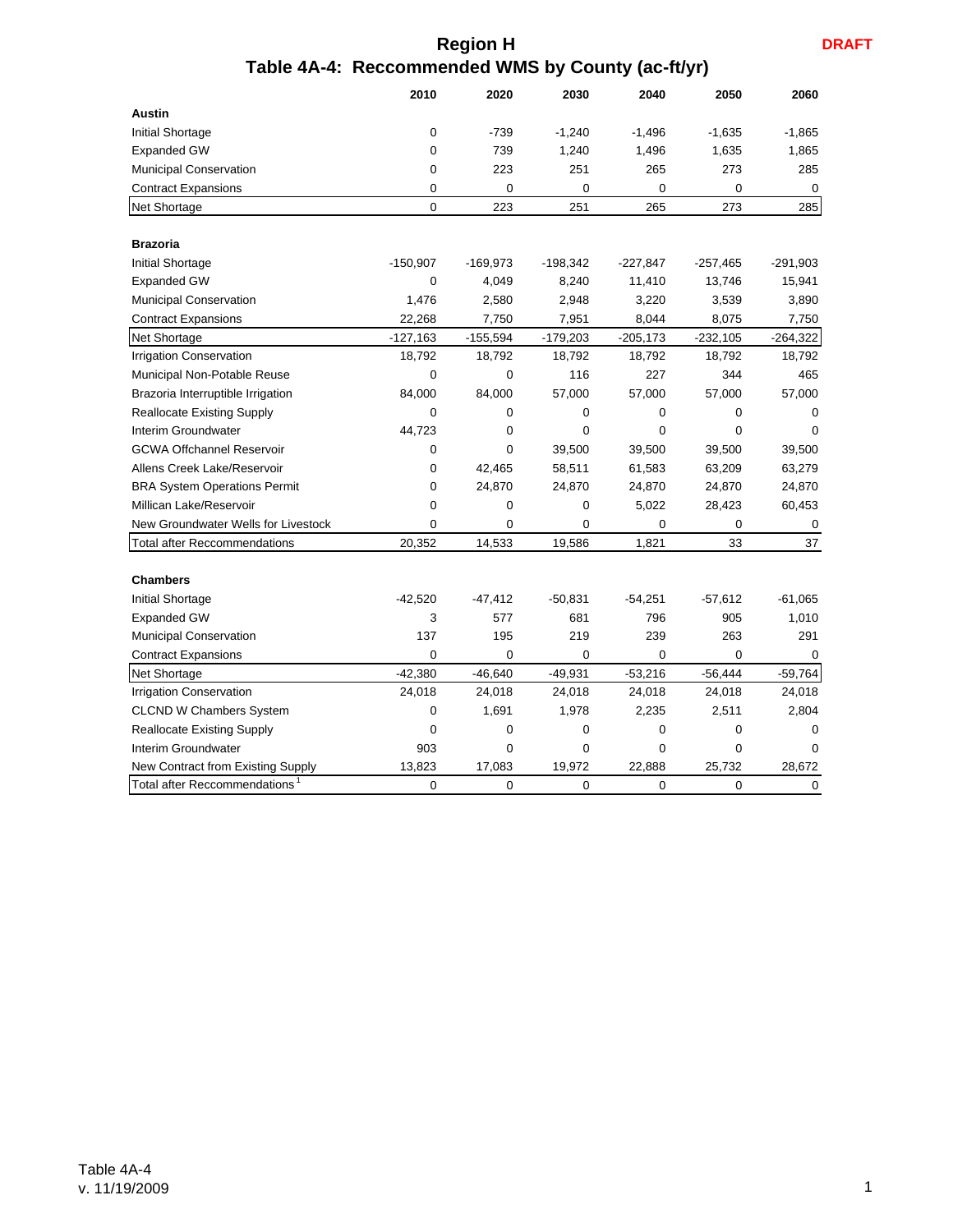## **Region H Table 4A-4: Reccommended WMS by County (ac-ft/yr)**

|                                     | 2010        | 2020       | 2030        | 2040        | 2050        | 2060        |
|-------------------------------------|-------------|------------|-------------|-------------|-------------|-------------|
| <b>Fort Bend</b>                    |             |            |             |             |             |             |
| Initial Shortage                    | -86         | $-11,410$  | $-52,608$   | $-84,380$   | $-123,623$  | -178,948    |
| <b>Expanded GW</b>                  | 0           | 6,886      | 3,423       | 3,813       | 4,378       | 5,052       |
| Municipal Conservation              | 1,435       | 7,077      | 10,277      | 12,253      | 14,678      | 17,497      |
| <b>Contract Expansions</b>          | 0           | 367        | 6,540       | 5,524       | 4,733       | 9,851       |
| Net Shortage                        | 1,349       | 2,920      | $-32,368$   | $-62,790$   | $-99,834$   | $-146,548$  |
| <b>WHCRWA GRP</b>                   | $\mathbf 0$ | 0          | $\mathbf 0$ | 0           | $\Omega$    | $\Omega$    |
| NFBWA GRP                           | 0           | 0          | 0           | $\mathbf 0$ | $\mathbf 0$ | $\mathbf 0$ |
| Sugar Land GRP                      | 0           | 488        | 4,921       | 4,835       | 4,915       | 4,961       |
| Missouri City GRP                   | 4,401       | 4,401      | 4,401       | 4,401       | 4,401       | 4,401       |
| Municipal Non-Potable Reuse         | 0           | 0          | 2,136       | 4,744       | 8,403       | 12,277      |
| Fort Bend MUD 25 GRP                | 0           | 589        | 589         | 589         | 589         | 589         |
| Allens Creek Lake/Reservoir         | 0           | 3,131      | 15,380      | 21,860      | 21,860      | 21,860      |
| <b>BRA System Operations Permit</b> | 0           | 480        | 480         | 480         | 480         | 480         |
| Millican Lake/Reservoir             | 0           | 0          | 0           | 6,605       | 28,516      | 57,357      |
| <b>TRA to Houston Contract</b>      | 0           | 0          | 13,813      | 27,824      | 39,179      | 39,179      |
| <b>Reallocate Existing Supply</b>   | $\mathbf 0$ | 0          | 0           | 0           | $\mathbf 0$ | 12,992      |
| <b>Total after Reccommendations</b> | 5,750       | 12,009     | 9,352       | 8,548       | 8,509       | 7,548       |
|                                     |             |            |             |             |             |             |
| Galveston                           |             |            |             |             |             |             |
| Initial Shortage                    | $-16,307$   | $-16,466$  | $-17,787$   | $-18,738$   | $-19,884$   | $-21,276$   |
| <b>Expanded GW</b>                  | 503         | 811        | 1,352       | 1,350       | 1,352       | 1,352       |
| Municipal Conservation              | 768         |            | 886         |             | 903         | 914         |
|                                     |             | 846        |             | 896         |             |             |
| <b>Contract Expansions</b>          | 6,788       | 25,630     | 25,630      | 25,630      | 25,630      | 25,630      |
| Net Shortage                        | $-8,248$    | 10,821     | 10,081      | 9,138       | 8,001       | 6,620       |
| <b>Irrigation Conservation</b>      | 2,392       | 2,392      | 2,392       | 2,392       | 2,392       | 2,392       |
| New Contract from Existing Supply   | 16          | 23         | 26          | 29          | 33          | 37          |
| Interim Groundwater                 | 5,907       | 0          | 0           | $\mathbf 0$ | $\mathbf 0$ | 0           |
| Allens Creek Lake/Reservoir         | 0           | 12,101     | 13,234      | 14,175      | 14,175      | 14,175      |
| Millican Lake/Reservoir             | 0           | 0          | 0           | $\mathbf 0$ | 1,135       | 2,512       |
| <b>New Groundwater Wells</b>        | 0           | 14         | 14          | 14          | 14          | 14          |
| <b>Total after Reccommendations</b> | 67          | 25,351     | 25,747      | 25,748      | 25,750      | 25,750      |
|                                     |             |            |             |             |             |             |
| <b>Harris</b>                       |             |            |             |             |             |             |
| Initial Shortage                    | $-51,442$   | $-194,954$ | $-272,178$  | $-325,588$  | $-377,291$  | -460,386    |
| <b>Expanded GW</b>                  | 29          | 15,510     | 27,688      | 27,722      | 27,756      | 27,589      |
| Municipal Conservation              | 37,292      | 46,836     | 51,902      | 56,748      | 61,656      | 66,947      |
| <b>Contract Expansions</b>          | 18,253      | 127,638    | 74,989      | 59,324      | 50,776      | 31,991      |
| Net Shortage                        | 4,132       | $-4,970$   | $-117,599$  | $-181,794$  | $-237,103$  | $-333,859$  |
| New Contract from Existing Supply   | 23,008      | 27,754     | 37,090      | 54,777      | 54,805      | 54,849      |
| NHCRWA GRP                          | 0           | 0          | 0           | 0           | 0           | 0           |
| <b>WHCRWA GRP</b>                   | -65         | $-258$     | -409        | $-566$      | $-751$      | $-968$      |
| <b>COH GRP</b>                      | 0           | 0          | 0           | 0           | 0           | 0           |
| Missouri City GRP                   | 386         | 386        | 386         | 386         | 386         | 386         |
| Municipal Non-Potable Reuse         | 0           | 0          | 3,268       | 6,616       | 10,027      | 13,431      |
| <b>Reallocate Existing Supply</b>   | $-18,253$   | $-15,276$  | $-12,196$   | $-11,518$   | $-11,513$   | $-13,012$   |
| Interim Groundwater                 | 15          | 0          | 0           | 0           | 0           | 0           |
| Allens Creek Lake/Reservoir         | 0           | 15         | 83          | 336         | 336         | 336         |
| Millican Lake/Reservoir             | 0           | 0          | 0           | 0           | 277         | 672         |
| TRA to Houston Contract             | 0           | 0          | 102,925     | 113,830     | 131,208     | 139,908     |
| <b>NHCRWA Indirect Reuse</b>        | 0           | 0          | 0           | 7,300       | 11,300      | 16,300      |
| Wastewater Reuse for Industry       | 0           | 0          | 0           | 0           | 0           | 67,200      |
| <b>Houston Indirect Reuse</b>       | 0           | 0          | 0           | 47,520      | 74,348      | 74,348      |
| <b>Total after Reccommendations</b> | 9,223       | 7,651      | 13,548      | 36,887      | 33,320      | 19,591      |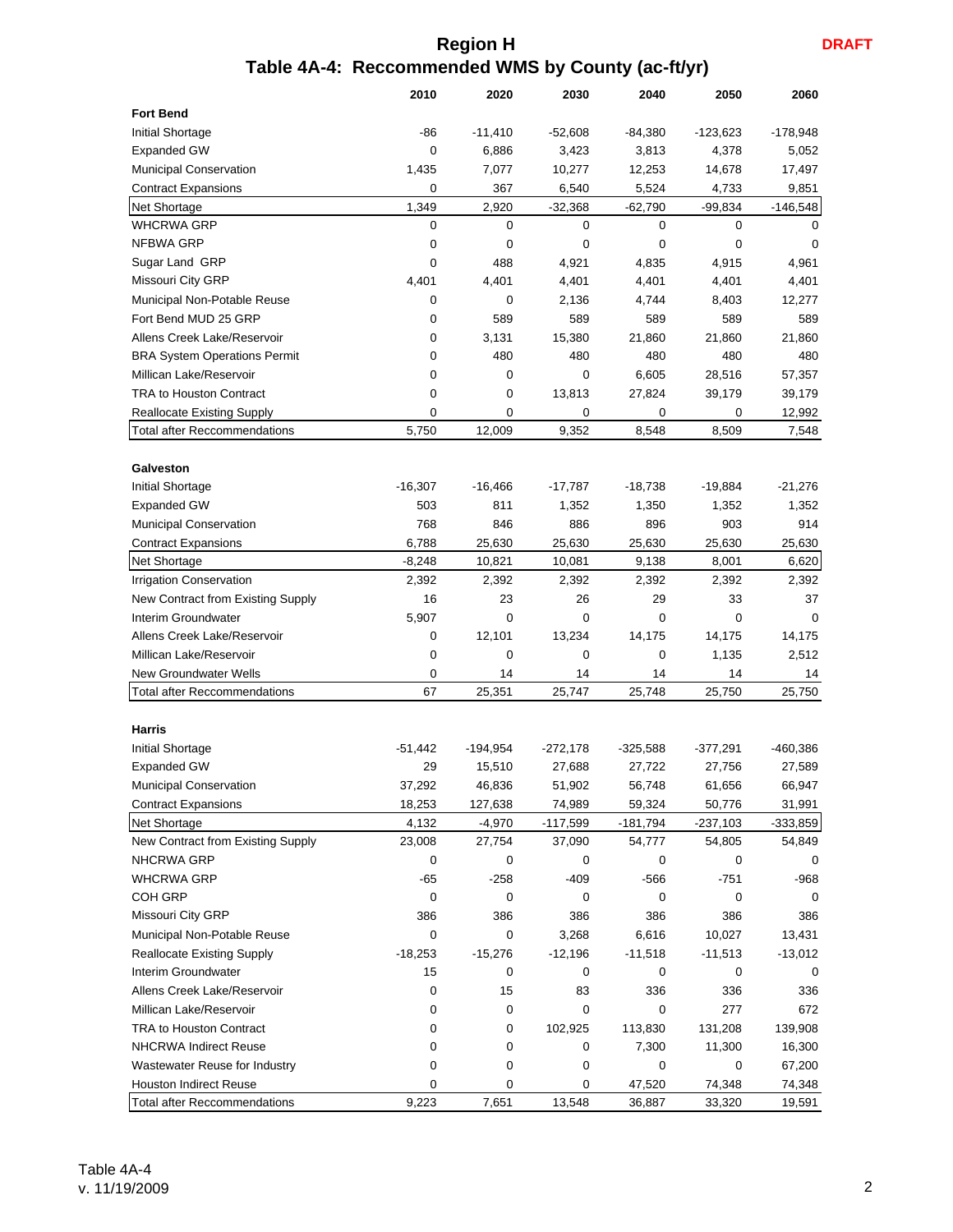## **Region H Table 4A-4: Reccommended WMS by County (ac-ft/yr)**

|                                     | 2010      | 2020      | 2030      | 2040      | 2050       | 2060        |
|-------------------------------------|-----------|-----------|-----------|-----------|------------|-------------|
| Leon                                |           |           |           |           |            |             |
| Initial Shortage                    | 0         | $-376$    | $-614$    | $-707$    | $-779$     | $-908$      |
| <b>Expanded GW</b>                  | 0         | 376       | 614       | 707       | 779        | 908         |
| Municipal Conservation              | 0         | 126       | 140       | 124       | 107        | 116         |
| <b>Contract Expansions</b>          | 0         | 0         | 0         | 0         | 0          | 0           |
| Net Shortage                        | 0         | 126       | 140       | 124       | 107        | 116         |
| <b>Total after Reccommendations</b> | 0         | 126       | 140       | 124       | 107        | 116         |
| Liberty                             |           |           |           |           |            |             |
| Initial Shortage                    | $-11,846$ | $-15,150$ | $-18,703$ | $-22,561$ | $-27,093$  | $-32,408$   |
| <b>Expanded GW</b>                  | 0         | 2,545     | 4,606     | 6,831     | 9,431      | 12,589      |
| Municipal Conservation              | 0         | 539       | 641       | 744       | 868        | 995         |
| <b>Contract Expansions</b>          | 0         | 0         | 0         | 0         | 0          | $\mathbf 0$ |
| Net Shortage                        | $-11,846$ | $-12,066$ | $-13,456$ | $-14,986$ | $-16,794$  | $-18,824$   |
| <b>Irrigation Conservation</b>      | 20,876    | 20,876    | 20,876    | 20,876    | 20,876     | 20,876      |
| <b>Reallocate Existing Supply</b>   | 0         | 0         | 0         | 0         | 0          | 0           |
| <b>Total after Reccommendations</b> | 9,030     | 8,810     | 7,420     | 5,890     | 4,082      | 2,052       |
| <b>Madison</b>                      |           |           |           |           |            |             |
| Initial Shortage                    | -1        | $-130$    | $-228$    | $-239$    | $-323$     | $-450$      |
| <b>Expanded GW</b>                  | 1         | 130       | 228       | 239       | 323        | 450         |
| Municipal Conservation              | 1         | 91        | 110       | 112       | 116        | 119         |
| <b>Contract Expansions</b>          | 0         | 0         | 0         | 0         | 0          | 0           |
| Net Shortage                        | 1         | 91        | 110       | 112       | 116        | 119         |
| <b>Total after Reccommendations</b> | 1         | 91        | 110       | 112       | 116        | 119         |
|                                     |           |           |           |           |            |             |
| <b>Montgomery</b>                   |           |           |           |           |            |             |
| Initial Shortage                    | $-17,728$ | -47,619   | -69,641   | $-81,205$ | -120,294   | $-165,084$  |
| <b>Expanded GW</b>                  | 0         | 5,615     | 4,471     | 5,614     | 9,034      | 11,820      |
| Municipal Conservation              | 4,460     | 6,007     | 7,384     | 8,838     | 10,795     | 13,089      |
| <b>Contract Expansions</b>          | 0         | 0         | 0         | 0         | 0          | 0           |
| Net Shortage                        | $-13,268$ | $-35,997$ | $-57,786$ | $-66,753$ | $-100,465$ | $-140,175$  |
| Montgomery County GRP               | 0         | 759       | 943       | 1,015     | 1,017      | 1,018       |
| Municipal Non-Potable Reuse         | 0         | 0         | 1,752     | 3,838     | 6,787      | 10,215      |
| <b>SJRA WRAP</b>                    | 0         | 36,275    | 55,902    | 54,802    | 53,702     | 52,602      |
| Interim Groundwater                 | 13,268    | 0         | 0         | 0         | 0          | 0           |
| TRA To SJRA Contract                | 0         | 0         | 0         | 7,799     | 38,959     | 76,340      |
| <b>Total after Reccommendations</b> | 0         | 1,037     | 811       | 701       | 0          | 0           |
|                                     |           |           |           |           |            |             |
| Polk                                |           |           |           |           |            |             |
| Initial Shortage                    | 0         | $-187$    | $-313$    | -404      | $-552$     | -728        |
| <b>Expanded GW</b>                  | 0         | 191       | 320       | 406       | 558        | 743         |
| Municipal Conservation              | 0         | 158       | 173       | 180       | 187        | 198         |
| <b>Contract Expansions</b>          | 0         | 0         | 0         | 0         | 0          | 0           |
| Net Shortage                        | 0         | 162       | 180       | 182       | 193        | 213         |
| Total after Reccommendations        | 0         | 162       | 180       | 182       | 193        | 213         |
|                                     |           |           |           |           |            |             |
| San Jacinto                         |           |           |           |           |            |             |
| Initial Shortage                    | $-492$    | $-850$    | $-1,131$  | $-1,317$  | $-1,426$   | $-1,511$    |
| <b>Expanded GW</b>                  | 492       | 1,092     | 1,521     | 1,596     | 1,630      | 1,692       |
| Municipal Conservation              | 19        | 148       | 163       | 174       | 181        | 184         |
| <b>Contract Expansions</b>          | 0         | 0         | 0         | 0         | 0          | 0           |
| Net Shortage                        | 19        | 390       | 553       | 453       | 385        | 365         |
| <b>Total after Reccommendations</b> | 19        | 390       | 553       | 453       | 385        | 365         |